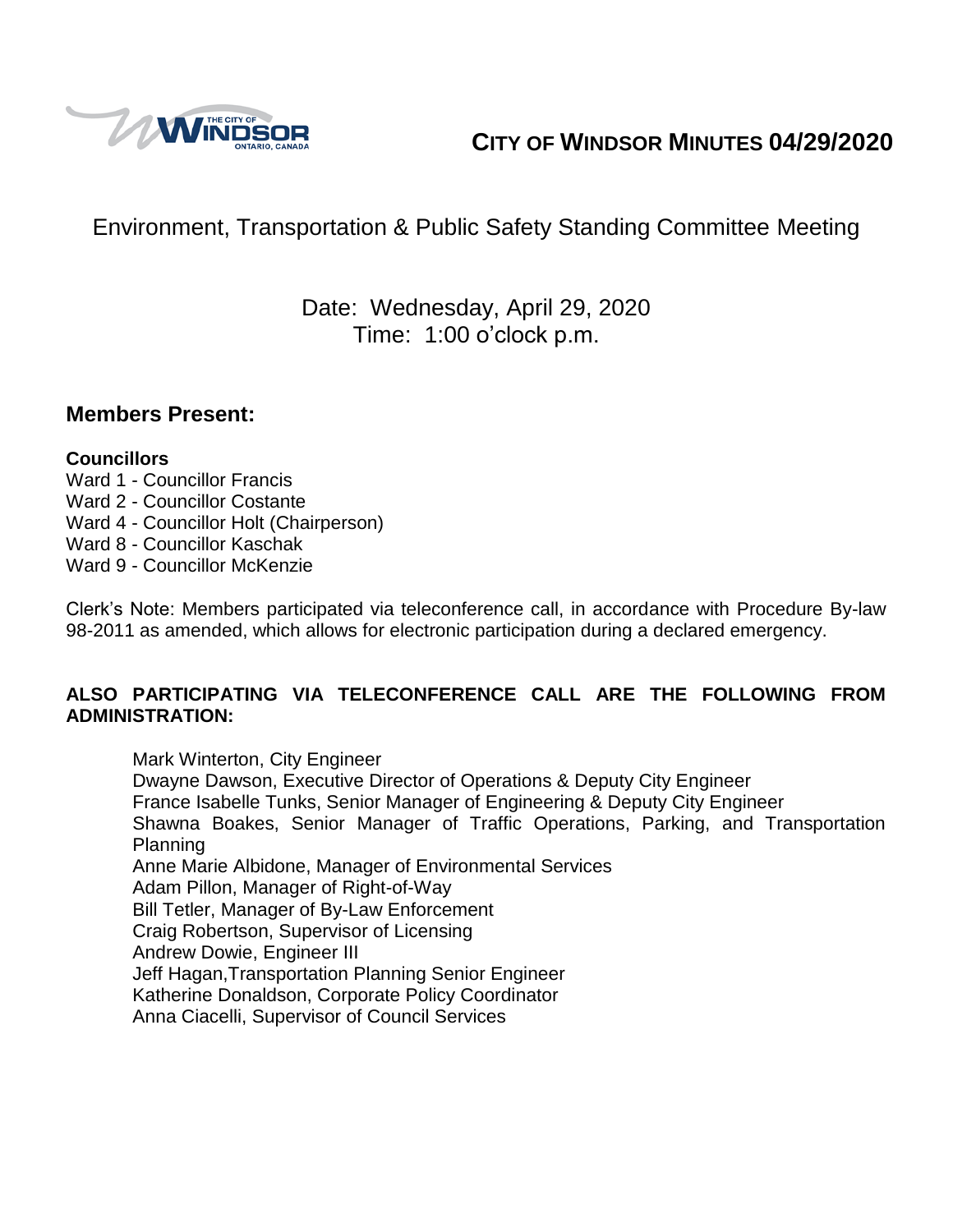# **Minutes Environment, Transportation & Public Safety Standing Committee Wednesday, April 29, 2020 Page 2** of 14

## **1. CALL TO ORDER**

The Chairperson calls the meeting of the Environment, Transportation & Public Safety Standing Committee to order at 1:00 o'clock p.m.

## **2. DISCLOSURE OF PECUNIARY INTEREST AND THE GENERAL NATURE THEREOF**

None disclosed.

## **3. ADOPTION OF THE MINUTES OF THE ETPS STANDING COMMITTEE**

## **3.1. Adoption of the Environment, Transportation & Public Safety Standing Committee minutes of its meeting held February 19, 2020**

Moved by: Councillor McKenzie Seconded by: Councillor Kaschak

THAT the Minutes of the Environment, Transportation & Public Safety Standing Committee meeting (excluding Transit matter items) held February 19, 2020 **BE ADOPTED** as presented. Carried.

Moved by: Councillor Costante Seconded by: Councillor Francis

THAT the Minutes of the Environment, Transportation & Public Safety Standing Committee meeting (Transit matter items only) held February 19, 2020 **BE ADOPTED** as presented. Carried.

Report Number: SCM 66/2020

## **4. REQUEST FOR DEFERRALS, REFERRALS OR WITHDRAWALS**

None requested.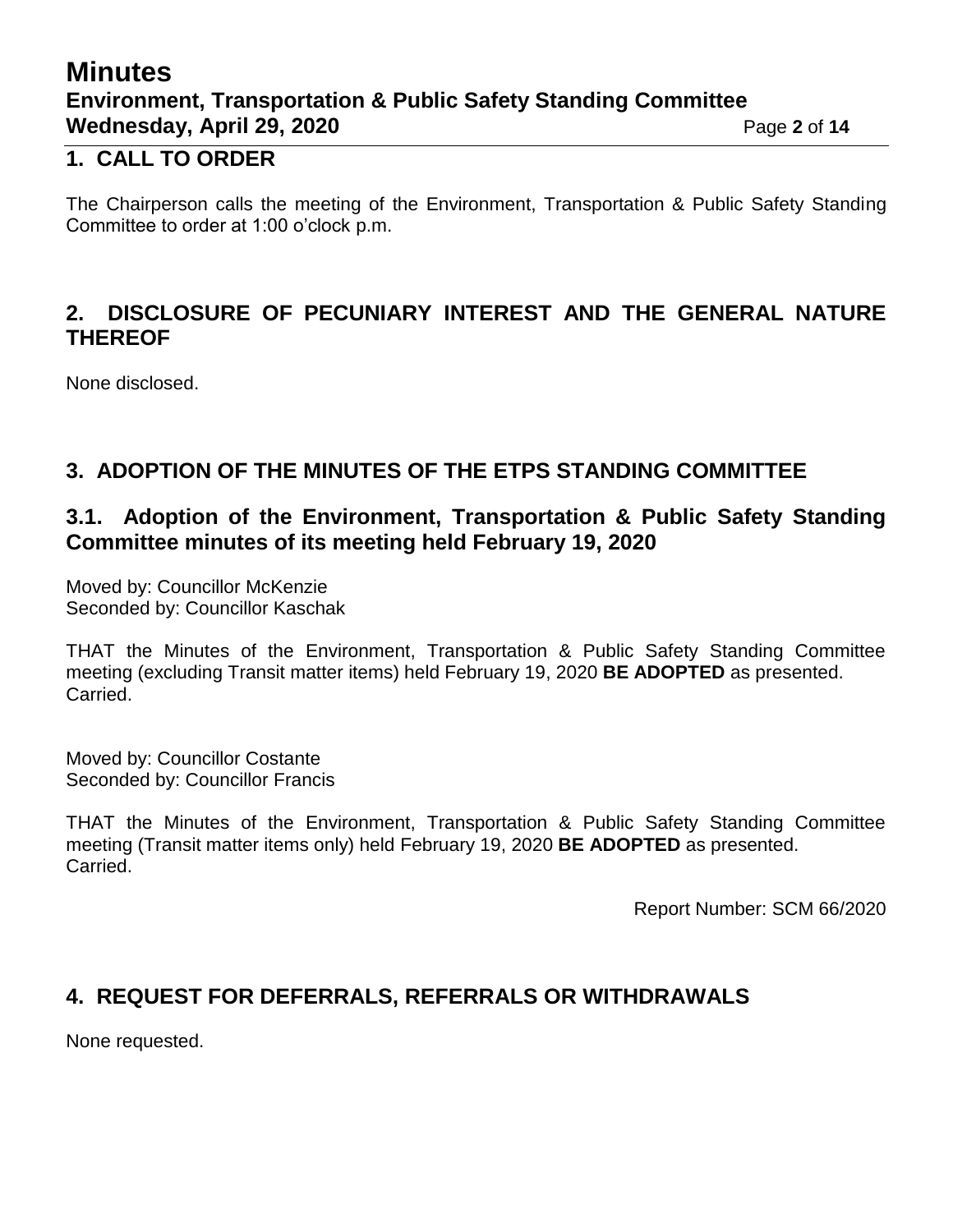# **Minutes Environment, Transportation & Public Safety Standing Committee Wednesday, April 29, 2020 Page 3 of 14**

## **5. COMMUNICATIONS**

## **5.1. Essex-Windsor Solid Waste Authority Regular Board Meeting Minutes December 3, 2019**

Moved by: Councillor Francis Seconded by: Councillor Kaschak

Decision Number: **ETPS 750** THAT the minutes of the Essex-Windsor Solid Waste Authority (EWSWA) of its Regular Board meeting held December 3, 2019 **BE RECEIVED**. Carried.

> Report Number: SCM 41/2020 Clerk's File: MB2019

## **6. PRESENTATIONS AND DELEGATIONS**

None presented.

## **7. COMMITTEE MATTERS**

## **7.1. Report No. 154 of the Windsor Licensing Commission - Regulation of Licensed City of Windsor Pet Shops**

Moved by: Councillor Costante Seconded by: Councillor Kaschak

Decision Number: **ETPS 751**

THAT Report No. 154 of the Windsor Licensing Commission indicating:

- I. That no dogs or cats BE SOLD for profit in a City of Windsor pet shop; and
- II. That all licensed pet shops in good standing with the City of Windsor BE ALLOWED to offer dogs and cats exclusively through an adoption program administered by organizations such as local shelters, rescue groups and humane societies; and further,
- III.That Schedule P1 (Pet Shops) to Business Licensing By-law No. 395-2004 BE AMENDED accordingly.

**BE APPROVED**.

Carried.

Report Number: SCM 27/2020 Clerk's File: MB2020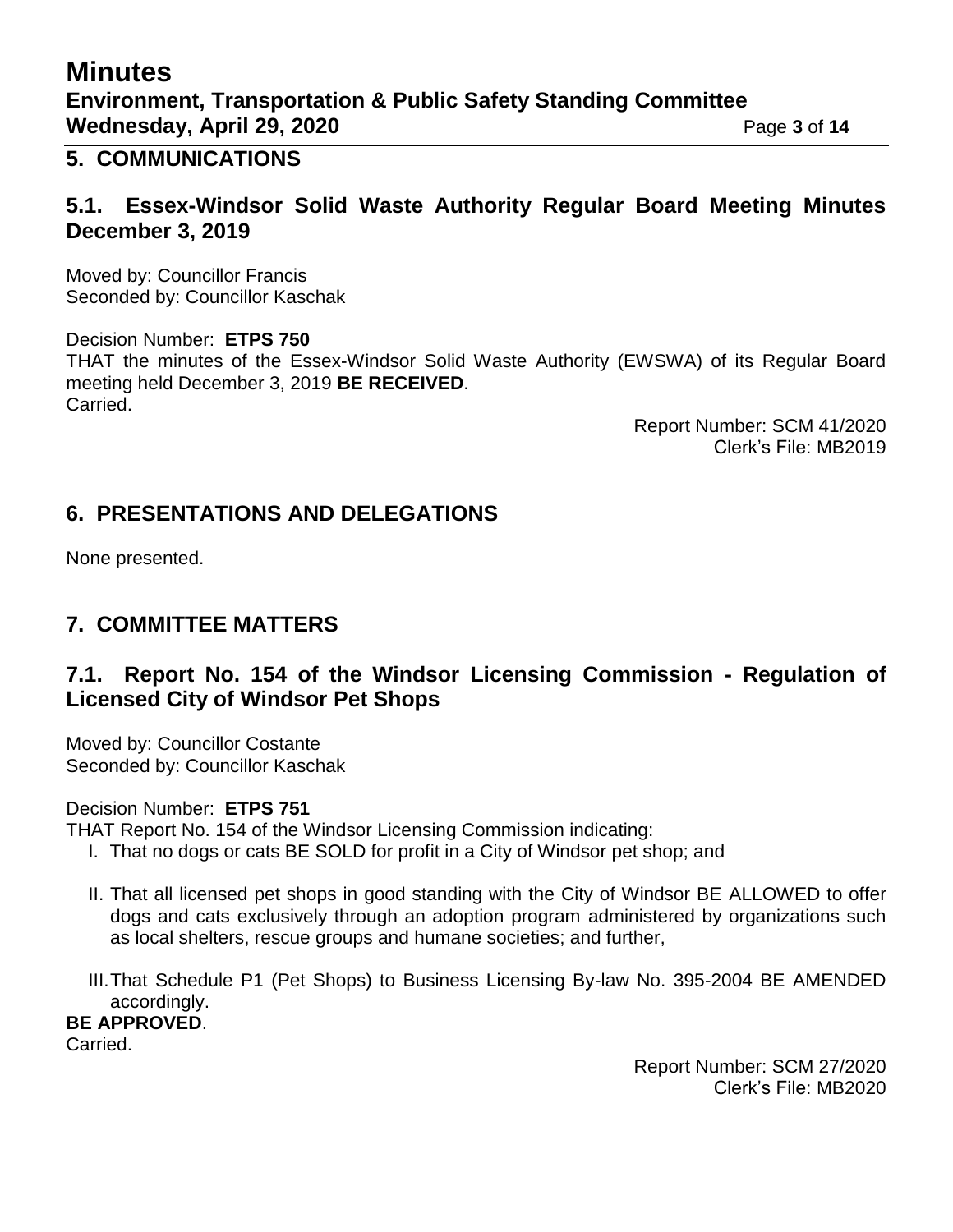# **Minutes**

## **Environment, Transportation & Public Safety Standing Committee Wednesday, April 29, 2020 Page 4 of 14**

**7.2. Minutes of the Windsor Licensing Commission of its meeting held February 26, 2020**

Moved by: Councillor McKenzie Seconded by: Councillor Kaschak

### Decision Number: **ETPS 752**

THAT the minutes of the Windsor Licensing Commission of its meeting held February 26, 2020 **BE RECEIVED**.

Carried.

Report Number: SCM 95/2020 Clerk's File: MB2020

## **7.3. Minutes of the Windsor Bicycling Committee of its meeting held January 14, 2020**

Moved by: Councillor McKenzie Seconded by: Councillor Kaschak

Decision Number: **ETPS 753**

THAT the minutes of the Windsor Bicycling Committee of its meeting held January 14, 2020 **BE RECEIVED**.

Carried.

Report Number: SCM 85/2020 Clerk's File: MB2020

## **7.4. Report No. 71 of the Windsor Bicycling Committee - Revised 2020 Windsor Bicycling Committee Terms of Reference and Mandate**

Councillor Francis indicates that the Windsor Bicycling Committee is looking to add the term "walking" to their Mandate. He adds that he recalls the Legal Department had concerns in the past when the Windsor Bicycling Committee had requested a name change to the Active Transportation Committee and he suggests that the Legal Department be requested to review the 2020 Windsor Bicycling Committee Terms and Reference and Mandate. The Deputy Clerk provides some historical information related to Councillor Francis's inquiry.

Moved by: Councillor Francis Seconded by: Councillor McKenzie

Decision Number: **ETPS 754**

THAT in light of a previous request by the Windsor Bicycling Committee for a name change, that the Legal Department **BE REQUESTED** to review the Revised 2020 Windsor Bicycling Committee Terms of Reference and Mandate and to provide a legal opinion on the revisions. Carried.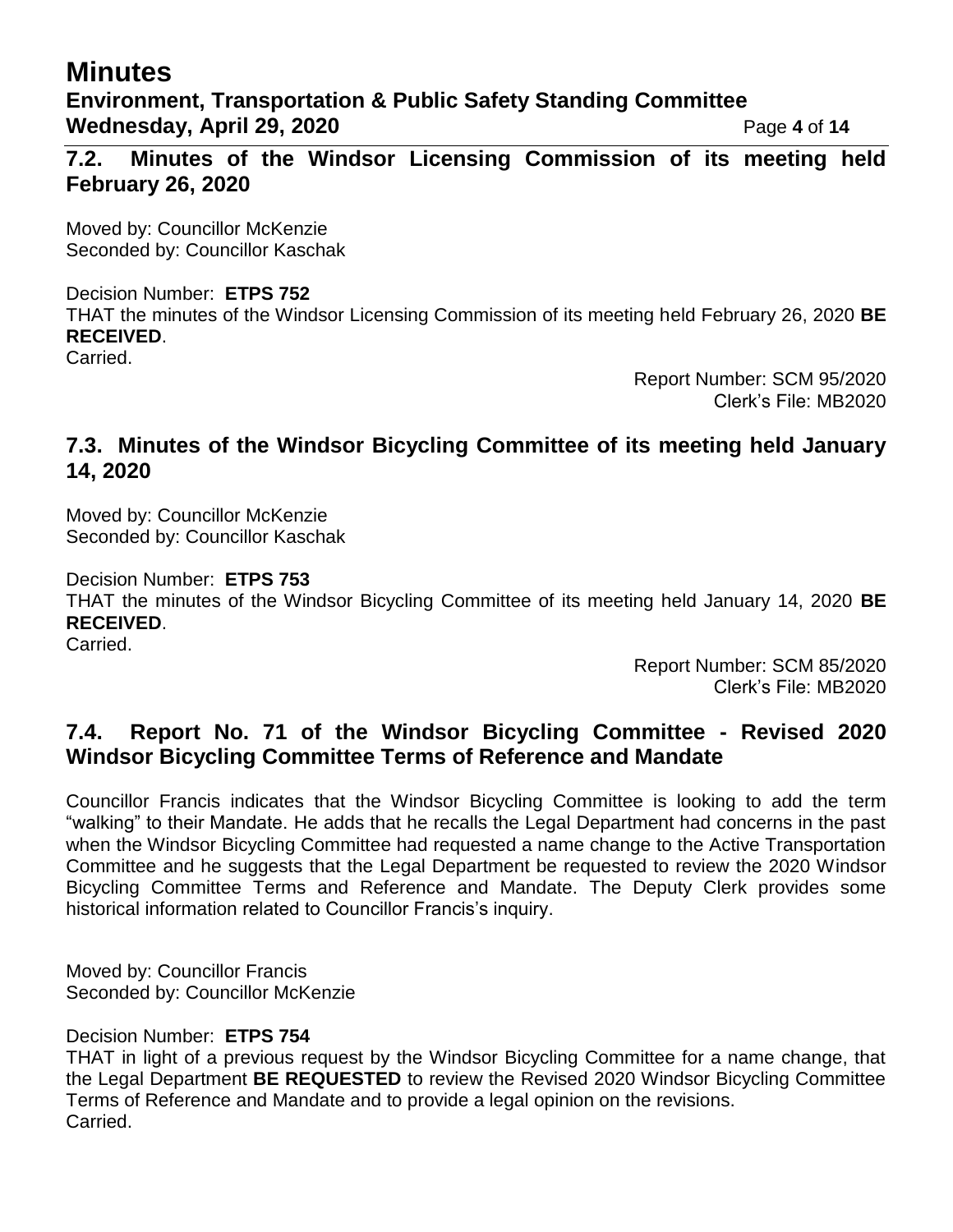Report Number: SCM 65/2020 Clerk's File: MB2020

## **7.5. Report No. 72 of the Windsor Bicycling Committee - Capital funding for traffic calming measures**

Moved by: Councillor McKenzie Seconded by: Councillor Kaschak

### Decision Number: **ETPS 755**

THAT Report No. 72 of the Windsor Bicycling Committee indicating:

That the investments for traffic calming across the city BE SUPPORTED, however, the Windsor Bicycling Committee objects to the proposal as noted in the 2020 Recommended Capital Budget for the City of Windsor that these initiatives be funded through the proposed allocation of \$600,000 and further recommends that the traffic calming measures BE FUNDED through the significantly larger allocation for road reconstruction.

#### **BE RECEIVED**.

Carried.

Report Number: SCM 86/2020 Clerk's File: MB2020

## **8. ADMINISTRATIVE ITEMS**

## **8.1. 881 Drouillard Road - Parking Encroachment - Ward 5**

Moved by: Councillor Francis Seconded by: Councillor Costante

#### Decision Number: **ETPS 756**

THAT the request by the owner of the property at 881 Drouillard Road, identified PLAN 507; LOTS 16 TO 22; PLAN 321; PT LOT 1; PLAN 255; PT CLOSED ALLEY; to permit a parking encroachment into the Edna Street right-of-way, as shown on attached Drawing C-3521, **BE DENIED**.

Carried.

Report Number: S 43/2020 Clerk's File: ST2020

## **8.2. Parking Agreement with RockTech Solutions Canada - Ward 3**

Moved by: Councillor Kaschak Seconded by: Councillor Costante

#### Decision Number: **ETPS 757**

THAT the City **ENTER** into an agreement with Rocktech Solutions Canada to provide parking spaces in the City's parking garages and **AUTHORIZE** the City Clerk and the CAO to sign the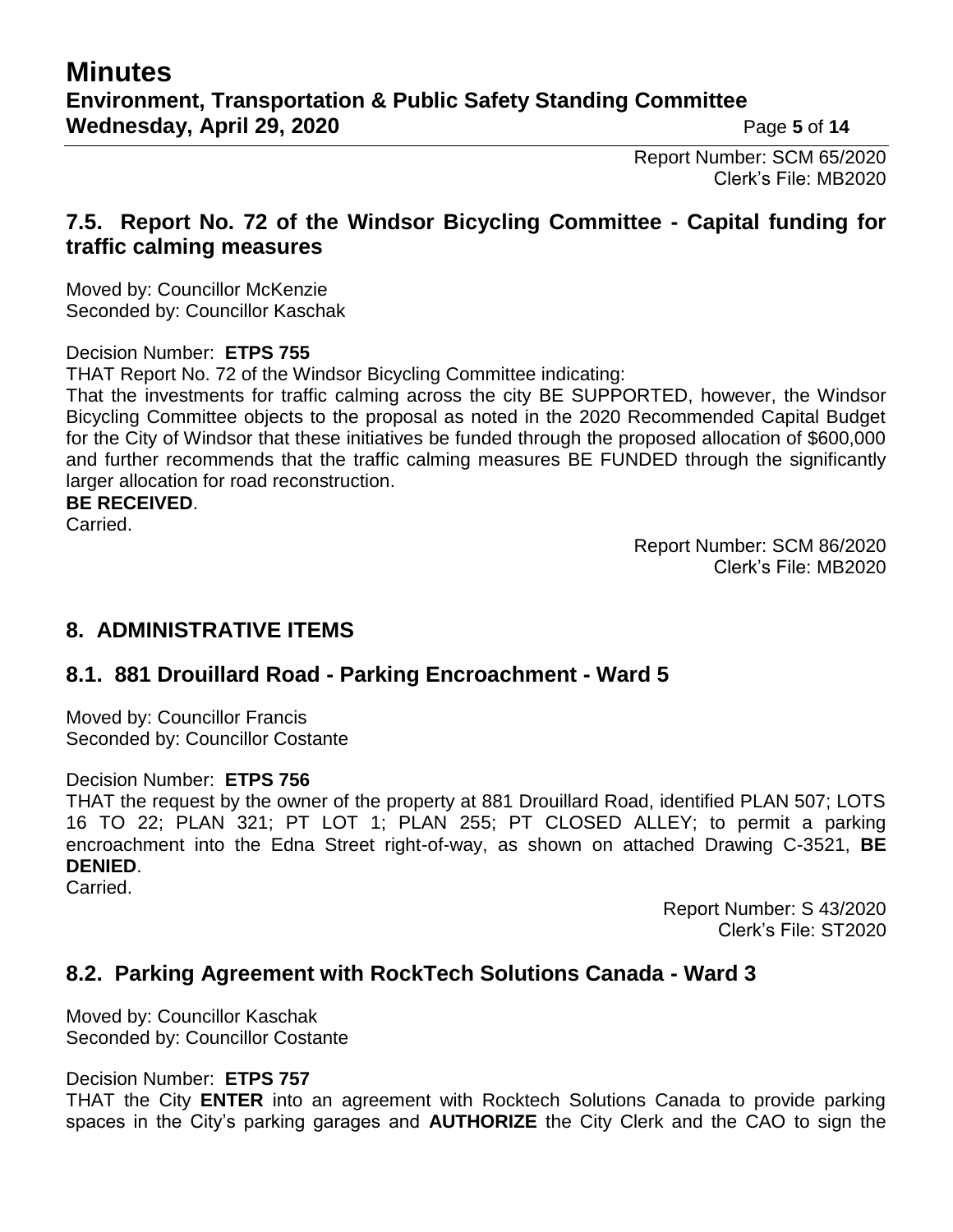# **Minutes Environment, Transportation & Public Safety Standing Committee Wednesday, April 29, 2020 Page 6** of 14

agreement on behalf of the City subject to approval as to technical content by the Executive Director of Operations, financial content by the Chief Financial Officer/City Treasurer and form as to the City Solicitor. Carried.

> Report Number: S 48/2020 Clerk's File: ST/13762

## **8.3. Fire Stations No. 2 and 5 Project Completion Report**

Councillor Francis inquires about the status of the property on Cabana Road. France Isabelle-Tunks, Senior Manager of Engineering/Deputy City Engineer appears via teleconference before the Environment, Transportation and Public Safety Standing Committee regarding the administrative report Fire Stations No. 2 and 5 Project Completion Report and indicates that the property was put up for sale, however, the sale was placed on hold due to the COVID-19 pandemic.

Councillor McKenzie inquires about the sale of the lands and what happens with the funds and he comments that all of the recommended projects may not be completed with the surplus that will be generated. Ms. Tunks indicates that there was a delay in selling Station No. 5 until the new site was ready and operating, now the site is for sale with the funds from the sales used to offset previous expenses.

Councillor McKenzie provides comments regarding the six projects identified and expresses concern that the surplus wouldn't be sufficient to complete these projects and would create a shortfall. Ms. Tunks responds that some of this work has been completed and some of the work involves tracking and doing inspections of the sites over a ten-year period, thus the need to hold funds in a reserve.

Administration provides details related to the reserve fund and indicate that all variances related to any projects undertaken by the City are released as public information.

Moved by: Councillor Francis Seconded by: Councillor McKenzie

Decision Number: **ETPS 758**

- 1. THAT the report for completion of Fire Stations No. 2 and 5 **BE RECEIVED** for information; and,
- 2. THAT City Council **APPROVE** the establishment of a Species At Risk Reserve Fund, pending the sale of the former Fire Hall Station No. 5; and,

3. THAT City Council **APPROVE** the transfer of the total project surplus, following the sale of *1905 Cabana Road West,* to the new Species at Risk Reserve Fund. Carried.

> Report Number: S 209/2018 Clerk's File: SF/11843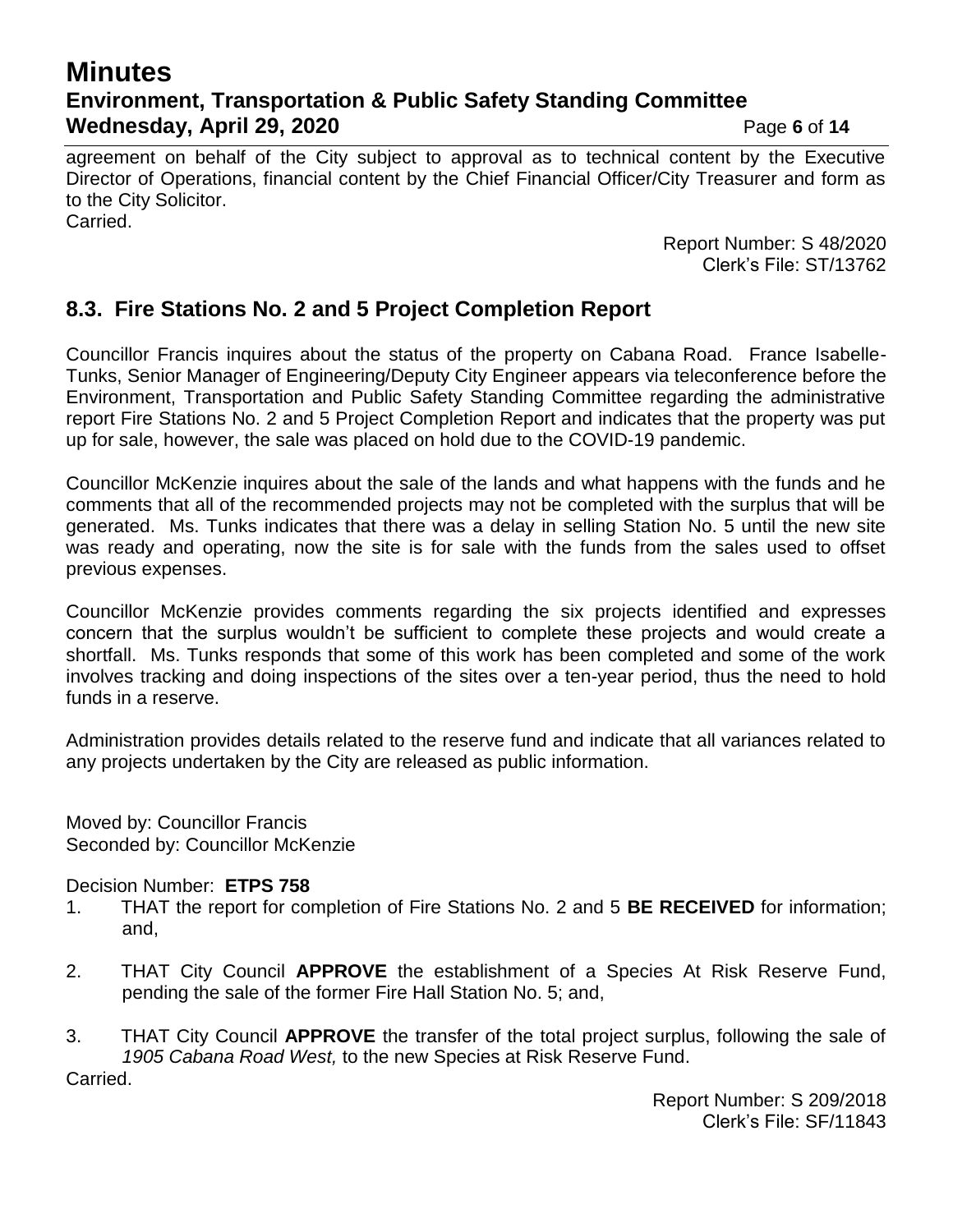# **Minutes**

## **Environment, Transportation & Public Safety Standing Committee Wednesday, April 29, 2020 Page 7** of 14

**8.4. Preparations for Recycling Transition to Extended Producer Responsibility - City Wide**

Councillor Francis inquires about the opportunities to ensure cost savings. Anne Marie Albidone, Manager, Environmental Services appears via teleconference before the Environment, Transportation and Public Safety Standing Committee regarding the administrative report Preparations for Recycling Transition to Extended Producer Responsibility and responds by indicating that there are several details to be worked out in the transition process. She notes she along with the Manager of Windsor Essex Solid Waste Authority are participating in a group that are advocating to the Ministry on behalf of municipalities.

Councillor McKenzie refers to one of the recommendations in the report that provides a date to transition recycling collection to full producer responsibility. Ms. Albidone indicates that at this time there is some speculation based on the current collection contract. Ms. Albidone adds that the two main aspects of recycling include processing and collection. The City of Windsor is in charge of its own collection through Green for Life. The processing is done by the Windsor Essex Solid Waste Authority. The City of Windsor's contract with Green for Life expires on August 27, 2024. Based on current information, it can be determined what the costs will be if the contract is terminated early or if it is extended or terminated on the exact date of the contract. Ms. Albidone notes that the report includes their recommendations at this time and in no way binds Council as there is uncertainty whether municipalities will be able to make the choice. Ms. Albidone indicates that there is a possibility that the Province could decide that they will determine which municipalities transition.

Moved by: Councillor Francis Seconded by: Councillor Kaschak

Decision Number: **ETPS 759** THAT Council **ENDORSE** the following resolution:

**WHEREAS** the amount of single-use plastics leaking into our lakes, rivers, waterways is a growing area of public concern;

**WHEREAS** reducing the waste we generate and reincorporating valuable resources from our waste stream into new goods can reduce GHGs significantly;

**WHEREAS** the transition to full producer responsibility for packaging, paper and paper products is critical to reducing waste, improving recycling and driving better economic and environmental outcomes;

**WHEREAS** the move to a circular economy is a global movement, and that the transition of Blue Box programs would go a long way toward this outcome;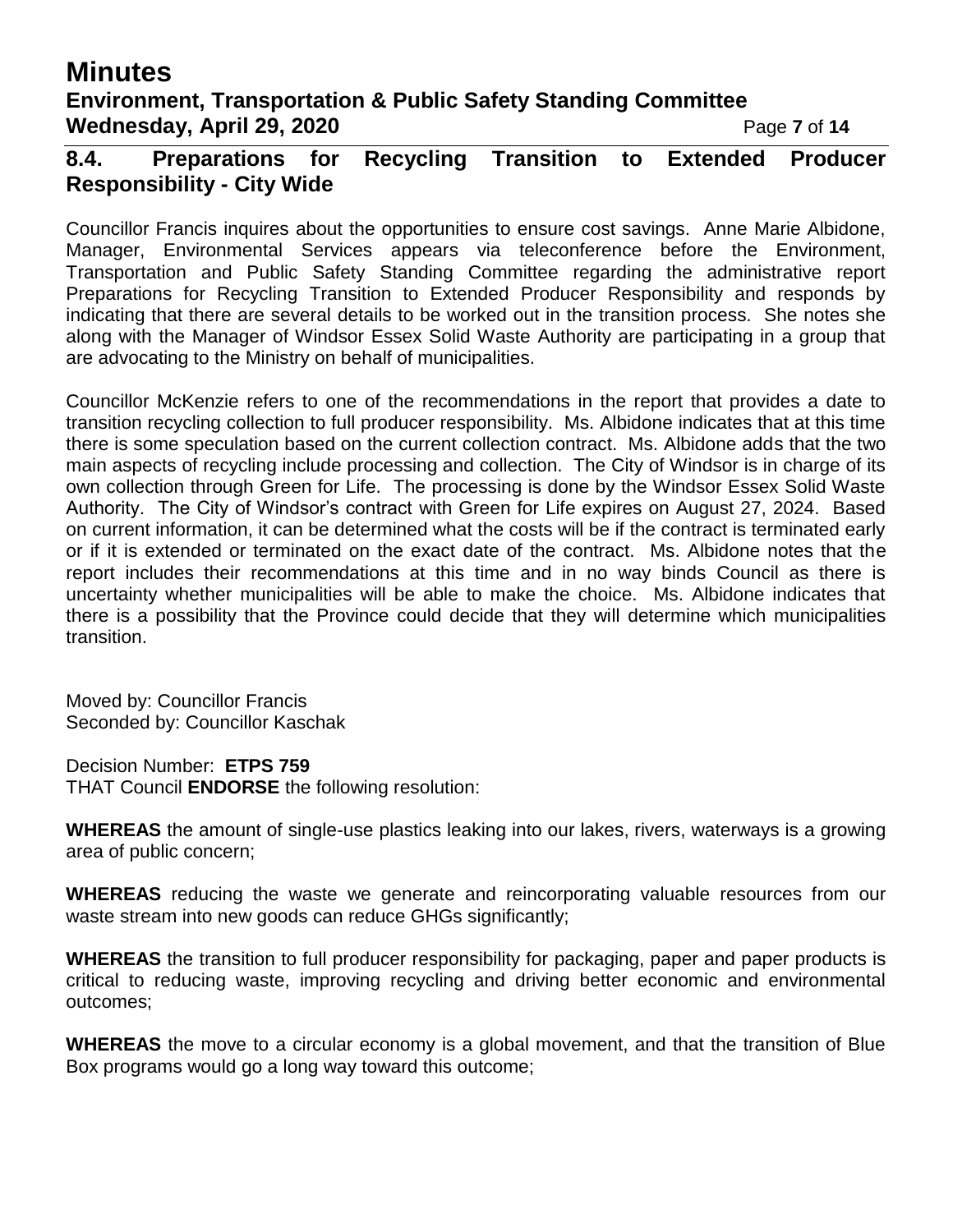## **Minutes Environment, Transportation & Public Safety Standing Committee Wednesday, April 29, 2020 Page 8 of 14**

**WHEREAS** the City of Windsor is supportive of a timely, seamless and successful transition of Blue Box programs to full financial and operational responsibility by producers of packaging, paper and paper products;

**AND WHEREAS** the Association of Municipalities of Ontario has requested municipal governments with Blue Box programs to provide an indication of the best date to transition our Blue Box program to full producer responsibility;

### **THEREFORE BE IT RESOLVED**:

**THAT** given the information available at this time, the City of Windsor intends to transition their Recycling Collection program to full producer responsibility on August 27th, 2024; and,

**THAT** this decision is based on the fact that this transition date coincides with the expiration of the current Service Agreement for Recycling Collection; and,

**THAT** the City of Windsor would be interested in providing collection services to Producers should we be able to arrive at mutually agreeable commercial terms; and further,

**THAT** any questions regarding this resolution can be directed to the Manager, Environmental Services; and further,

**THAT** the resolution be forwarded to the Association of Municipalities of Ontario (AMO) and the Ontario Ministry of the Environment, Conservation and Parks. Carried.

Report Number: S 23/2020 Clerk's File: SW2020

## **8.5. Additional Information - CQ 5/2019 - Implementing Photo Radar - City Wide**

Councillor Francis requests that administration provide the cost of implementing photo radar city wide. Shawna Boakes, Senior Manager Traffic Operations & Parking Services appears via teleconference before the Environment, Transportation and Public Safety Standing Committee regarding the administrative report Additional Information – CQ5/2019 – Implementing Red Light Cameras and states from the information gleaned from other municipalities and the fact that photo radar has not been implemented in another municipality, the initial costs are unknown at this time. Ms. Boakes adds that photo radar will only be allowed in community safety zones and school zones.

Councillor McKenzie refers to cost sharing between the City of Windsor and other municipalities that are part of the Provincial Offences Agreement and asks administration for clarification regarding how the resources will be directed. Ms. Boakes notes that if the City of Windsor were the only municipality doing this program, any revenue received would be dispersed as per the current Provincial Offences Agreement.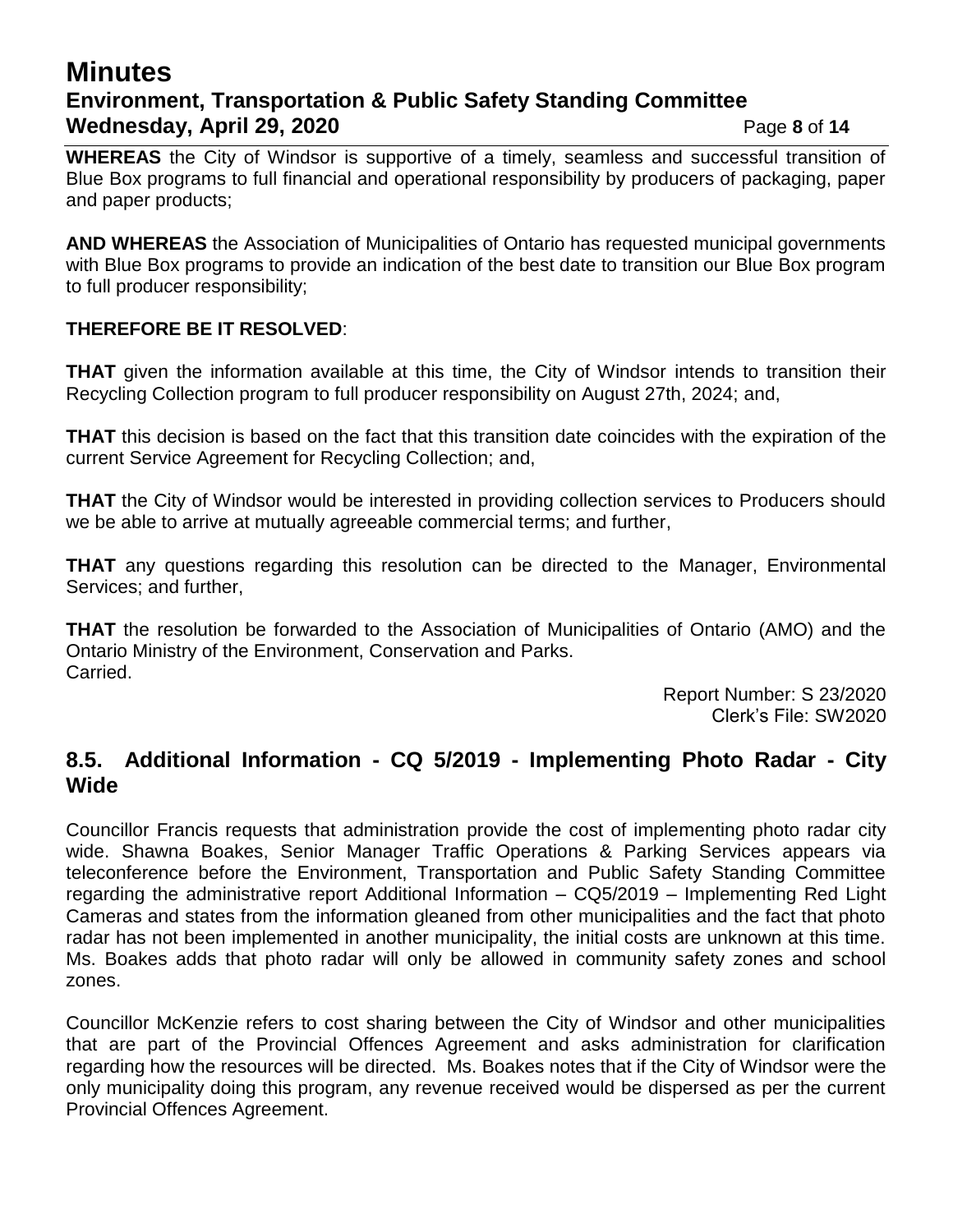## **Minutes Environment, Transportation & Public Safety Standing Committee Wednesday, April 29, 2020 Page 9 of 14**

Councillor Costante requests clarification related the motion to be adopted if the recommendations in the conclusion were utilized. Administration provides the clarification.

Moved by: Councillor Costante Seconded by: Councillor McKenzie

### Decision Number: **ETPS 760**

THAT Administration **BE REQUESTED** to update the School Neighbourhood Policy to allow for School Zones to be posted without the requirement of the reduced speed limit; and,

THAT Administration **BE REQUESTED** to develop a Policy on how Community Safety Zones are selected and implemented; and,

THAT Administration **BE REQUESTED** to provide an additional report as part of 2021 budget process highlighting the progress of the Automated Speed Enforcement program in other Municipalities, provide budget estimates for Windsor based on preferred locations to implement ASE; and request approval to enter into discussions with the Ministry of Transportation Ontario, the ASE program vendor and the City of Toronto if so directed; and,

THAT Administration **BE REQUESTED** to work with the Provincial Offenses Division regarding potential necessary changes to the current Provincial Offences Agreement, and that this information **BE PROVIDED** to City Council as part of the additional report during the 2021 budget deliberations.

Carried. Councillor Francis voting nay.

> Report Number: S 45/2020 Clerk's File: ST/13765

## **8.6. Additional Information - CQ 5/2019 - Implementing Red Light Cameras - City Wide**

Councillor Francis inquires about the cost to implement red light cameras. Shawna Boakes, Senior Manager Traffic Operations & Parking Services, indicates that the first steps are to enter into an agreement with the actual vendor and with the City of Toronto. She adds that through her research of surrounding municipalities the cost is approximately \$52,000 per year per camera.

Councillor Francis asks if there are other options other than the City of Toronto. Ms. Boakes replies that at this time she is not aware of another option and she adds that if the City of Windsor wishes to set up their own processing centre, it would involve a lengthy process with the Ministry of Transportation.

Councillor Francis refers to the report and the approximate 7,300 collisions at an intersection, 50% rear end collisions and asks if the red light cameras can make the situation worse in terms of rear end collisions. Ms. Boakes responds that municipalities using the cameras have reported an increase in rear end collisions.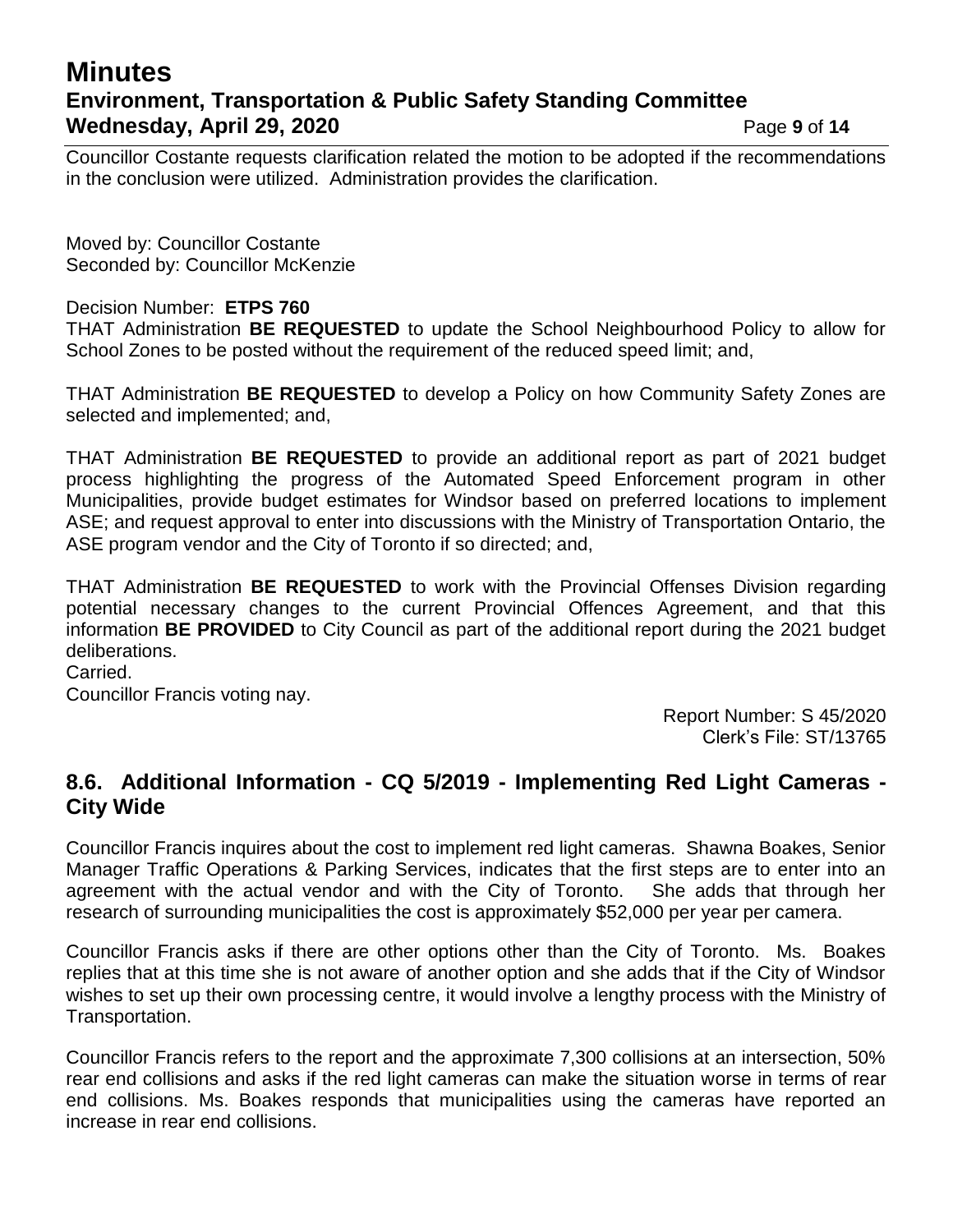# **Minutes Environment, Transportation & Public Safety Standing Committee Wednesday, April 29, 2020 Page 10 of 14**

Councillor Kaschak expresses concern with the location of the red light cameras which represent the 10 top accident areas. He asks if the location can be moved to a few larger intersections, i.e. Lauzon Parkway and Tecumseh Road or Jefferson and Tecumseh Road. Ms. Boakes indicates that administration reviewed the total number of side impact collisions and rear end collisions and reviewed a potential based on the statistics received from other municipalities to assess what those accidents were and based on that, whether or not accidents at that intersection would increase or decrease. She adds the city must submit a list of the intersections where the red light cameras would be installed to the Ministry of Transportation. In summary, the process for the installation of the red light cameras includes a commitment to the program by City Council, a submission of the location of the cameras to the Ministry, then the Ministry will provide a list of the intersections to the City of Toronto, which enables the city to start negotiating with the vendor in Toronto.

Councillor McKenzie inquires whether there is data to substantiate if the red light cameras cause a change in driving behavior over time. Ms. Boakes responds that the City of Toronto has had the red light cameras installed for a number of years and she adds that most municipalities have seen a decrease in collisions, including rear end collisions; however, the revenue at the intersections will go down as the offenders obey traffic signals.

Councillor McKenzie states if a vehicle goes through a red light, the offence is attributed to the owner of the vehicle. He questions if this has been challenged legally. Ms. Boakes responds that the City of Toronto has reported an increase in the number of offences that are being legally challenged. She indicates she will access more data from their system in order to provide information relating to what the increase has been and what the results are.

Councillor Costante requests clarification on the 5 year cycle. Ms. Boakes provides the details.

Councillor Costante states if we were to enter into year 5, presumably the cost is higher as the cost escalates year over year. If we were to enter into year 1, we could start out with a lower cost. Ms. Boakes indicates this is correct. The vendor will want to recoup all of the costs they get over a longer time period hence the increase for the shorter time period.

Councillor Costante questions if the installation of red light cameras has the potential to either save lives or prevent serious injury. S. Boakes responds affirmatively.

Councillor Costante asks for confirmation that if a driver is halfway through an intersection and the light turns red, they will not be ticketed. Ms. Boakes indicates it is only if they go through the intersection when the light turns red before the soft line that they would be ticketed.

Moved by: Councillor Costante Seconded by: Councillor McKenzie

THAT the report of the Senior Manager, Traffic Operations & Parking Services dated March 4, 2020 entitled Additional Information - CQ 5/2019 - Implementing Red Light Cameras - City Wide BE RECEIVED for information; and further,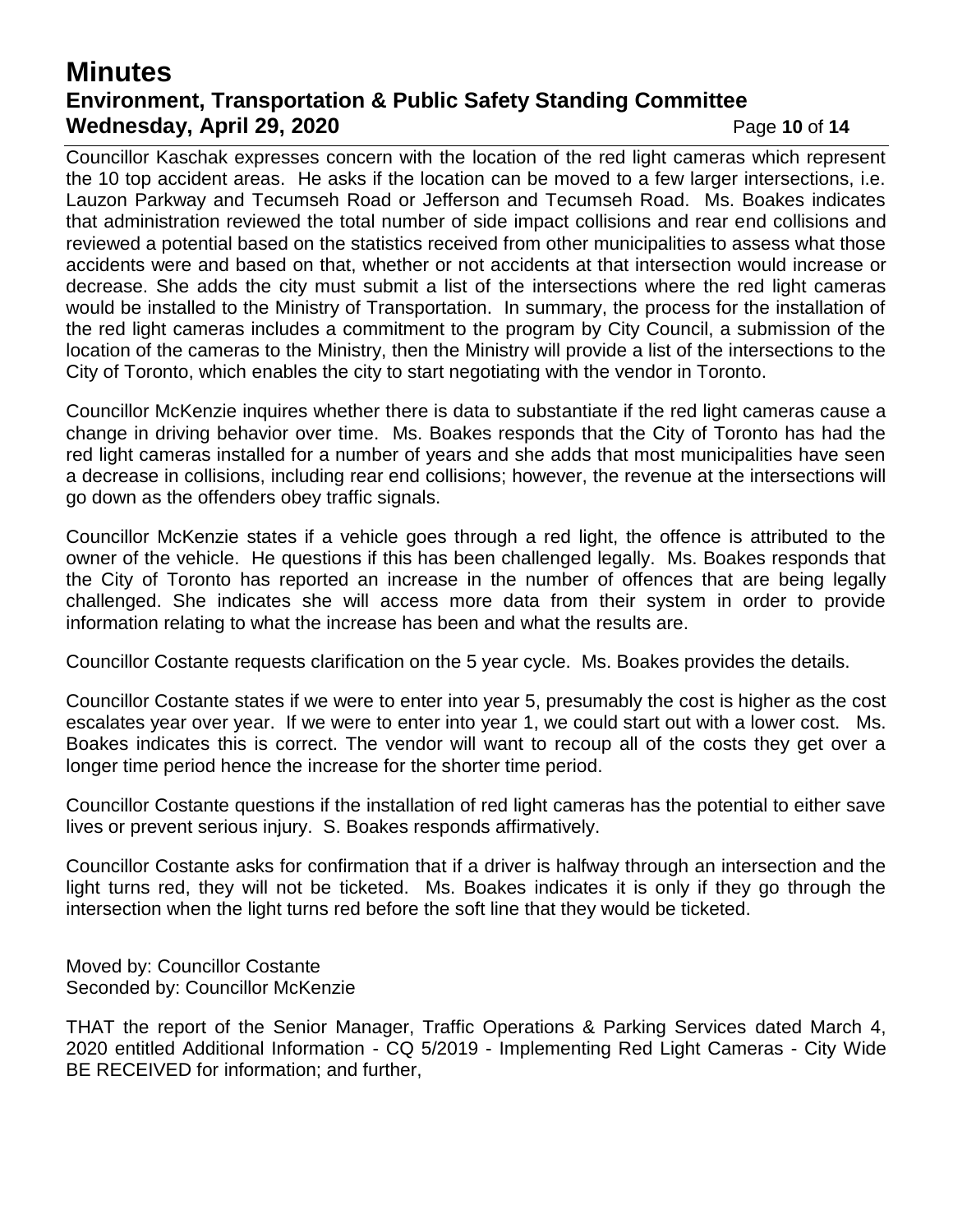## **Minutes Environment, Transportation & Public Safety Standing Committee Wednesday, April 29, 2020 Page 11 of 14**

THAT the installation of the red light cameras MOVE FORWARD subject to a future report that identifies costing in a more concrete and detailed manner that looks at data that includes all of the intersections where red light cameras would make the greatest impact in terms of reducing accidents and saving lives, and further, that Administration BE REQUESTED to liaise with our partners to review the POA Agreement and make any necessary changes thereto and that the changes BE PROVIDED in the final report to come to Council during the budget deliberations.

Councillor Costante requests that his motion **BE WITHDRAWN**.

Moved by: Councillor McKenzie Seconded by: Councillor Kaschak

### Decision Number: **ETPS 761**

THAT Administration **PROCEED** to engage the Ontario government in discussion regarding the implementation of red light cameras in the City of Windsor and utilize the Joint Municipal Processing Centre operated by the City of Toronto; and,

THAT Administration **BE REQUESTED** to issue a letter of intent to the Ministry and to report back with recommended funding options related to the potential one-time implementation costs and other related matters; and,

THAT Administration **APPLY** to the Ministry of Transportation to obtain an amendment to Ontario Regulation 277/99 and be added to the list of designated Municipalities under this program; and,

THAT Administration **ENTER INTO AN AGREEMENT** with both the City of Toronto to use the Joint Municipal Processing Centre and with the vendor approved by the City of Toronto for installation and maintenance of the equipment; and,

THAT Administration **BE REQUESTED** to begin discussions with Local 543 regarding installation and maintenance work and the County to amend the Inter-Municipal Court Services Agreement. Carried.

Councillor Francis voting nay.

Report Number: S 47/2020 Clerk's File: ST/13765

## **8.7. Bike Share and Scooter Share Services - City-wide**

Councillor Francis advises upon review of the RFP, it states that it should be put out essentially to a vendor or potential vendor that offers both scooters and bikes as opposed to vendors that provide bikes and/or scooters. Jeff Hagan, Transportation Planning Senior Engineer appears via teleconference before the Environment, Transportation and Public Safety Standing Committee regarding the administrative report Bike Share and Scooter Share Services – City Wide and states that the recommendation in the report came from the Active Transportation Master Plan that involved the experience of municipalities, especially in the United States who have had experience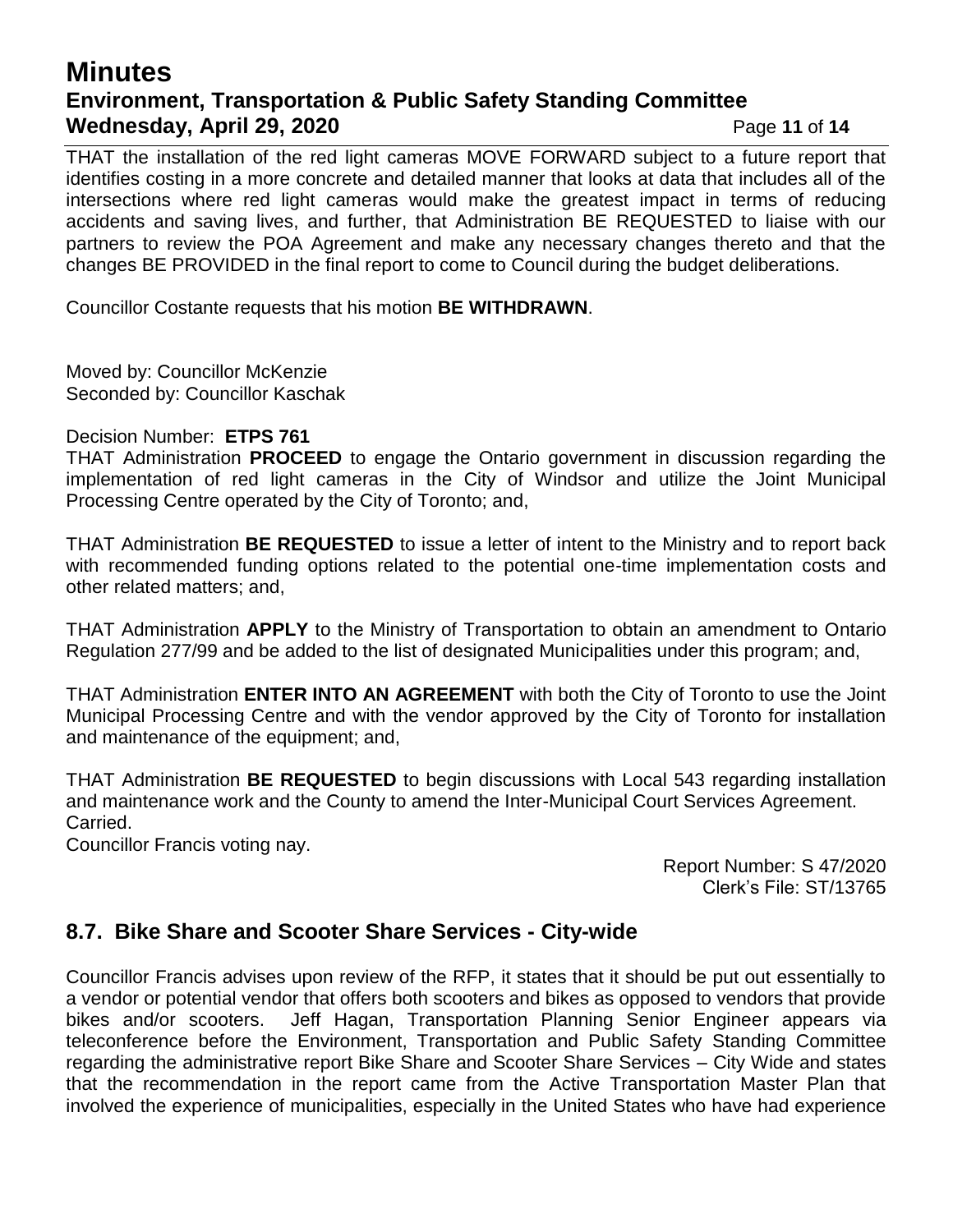## **Minutes Environment, Transportation & Public Safety Standing Committee Wednesday, April 29, 2020 Page 12 of 14**

with scooter programs. Mr. Hagan adds that what they found was that municipalities that had the scooter/bike share services were difficult to sustain.

Councillor Francis indicates there was reference to the U.S. market; however, the U.S. and Canadian markets are completely different. He asks if administration is aware of the number of vendors in Canada or Ontario that have the capability to offer both services. Mr. Hagan indicates he is not certain which vendors operate in Canada.

Moved by: Councillor Francis Seconded by: Councillor McKenzie

#### Decision Number: **ETPS 762**

THAT Council **DIRECT** Administration to issue a Request for Proposal for a Bike share and Escooter operator(s) without precluding any potential vendors at this time in both scooter and bike share programs to provide an opportunity for those who want to apply for the RFP to do so even if they do not provide both bike share and/or scooter share service based on Model #3 in the administrative report allowing for Multiple Operators, which will allow Council the opportunity to choose from and deliver options at the appropriate time after the RFP has been received; and,

THAT the results of the Request for Proposal **BE PRESENTED** to Council; and,

THAT the Chief Administrative Officer and City Clerk **BE AUTHORIZED** to sign an agreement with the successful proponent(s), approved by the City Solicitor as to legal content, the Chief Financial Officer and City Treasurer as to financial content, and the Senior Manager of Transportation Planning as to technical content. Carried.

> Report Number: S 7/2020 Clerk's File: SW/13715

## **8.8. Temporary Traffic Calming Measures (CQ14-2019 CQ15-2019) - City-wide**

Councillor Francis expresses concern with moving forward with this report as full budget implications are not known at this time. Jeff Hagan, Transportation Planning Senior Engineer indicates that their intent is to prepare a traffic calming update for Council in the Fall 2020.

Councillor Kaschak refers to temporary traffic calming measures. Mr. Hagan indicates that the yellow and concrete slabs used in Calgary are curbs that are used as temporary measures until such time that permanent measures can be put in place.

Councillor McKenzie questions if Council and/or the community have an opportunity to bring forward suggestions for locations to implement traffic calming measures. Mr. Hagan indicates that this would be done through the direction of Council and requests that come in through 311.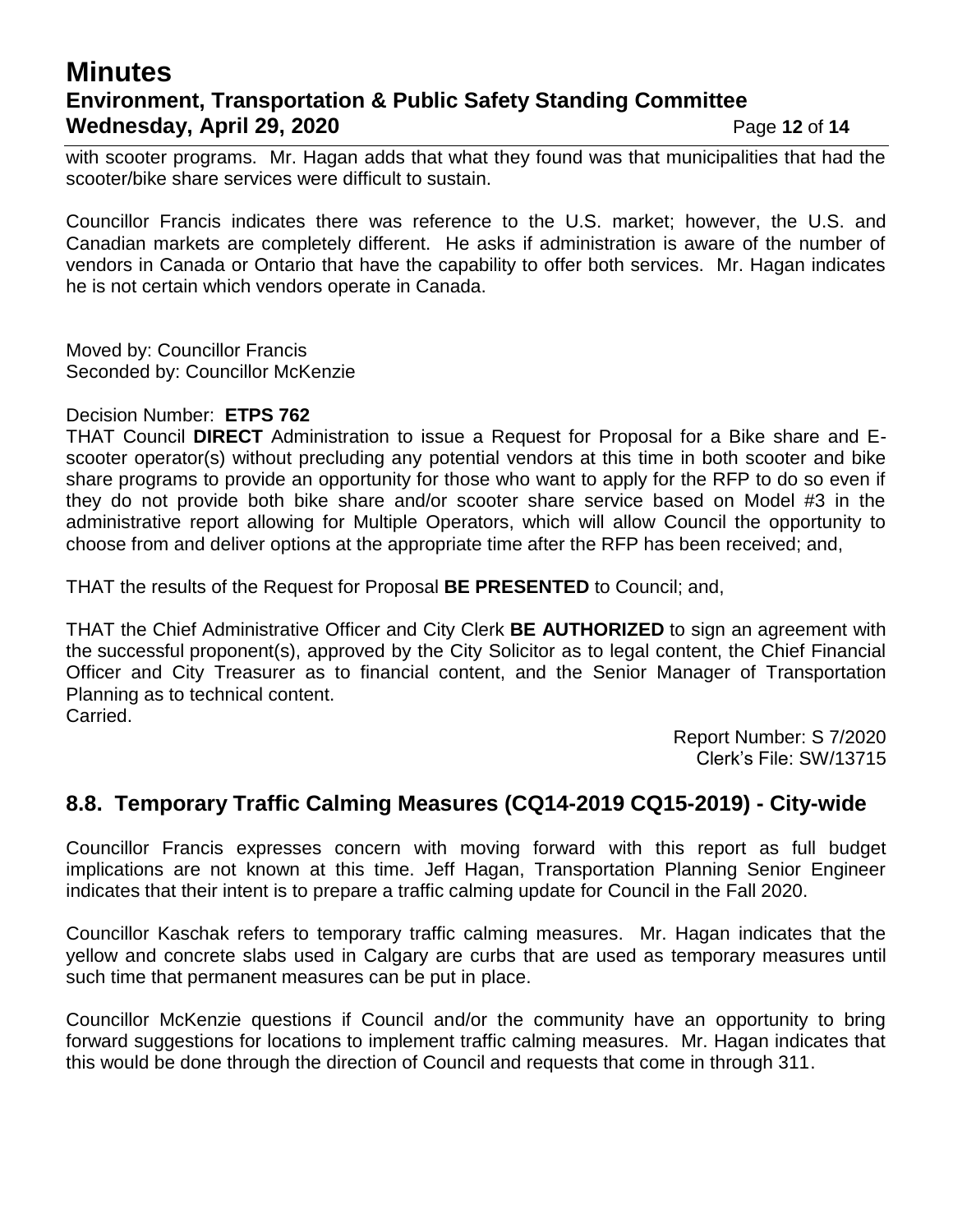# **Minutes Environment, Transportation & Public Safety Standing Committee Wednesday, April 29, 2020 Page 13 of 14**

Moved by: Councillor Francis Seconded by: Councillor Costante

### Decision Number: **ETPS 763**

THAT the report of the Transportation Planning Senior Engineer and Transportation Planning Coordinator dated March 13, 2020 entitled Temporary Traffic Calming Measures (CQ14-2019 CQ15-2019) - City-wide **BE REFERRED** to the 2021 Budget deliberations; and,

THAT an expedited process for temporary traffic calming measures **BE PROVIDED**; and,

THAT the updated Traffic Calming Policy also **BE PROVIDED** to ensure that City Council has all of the information at the appropriate time in order to make a decision. Carried.

> Report Number: S 58/2020 Clerk's File: ST2020

## **9. TRANSIT BOARD ITEMS**

Moved by: Councillor Francis Seconded by: Councillor Kaschak

### Decision Number: **ETPS 764**

THAT the confidential report of the Deputy City Clerk to confirm and ratify an email poll pertaining to the security of the property of the municipality; matters of a personal nature pertaining to labour relations or employee negotiations as outlined in the confidential report of the Executive Director of Transit Windsor **BE APPROVED**. Carried.

Clerk's File: MT2020

## **10. ADOPTION OF TRANSIT BOARD MINUTES**

None presented.

## **11. QUESTION PERIOD**

None presented.